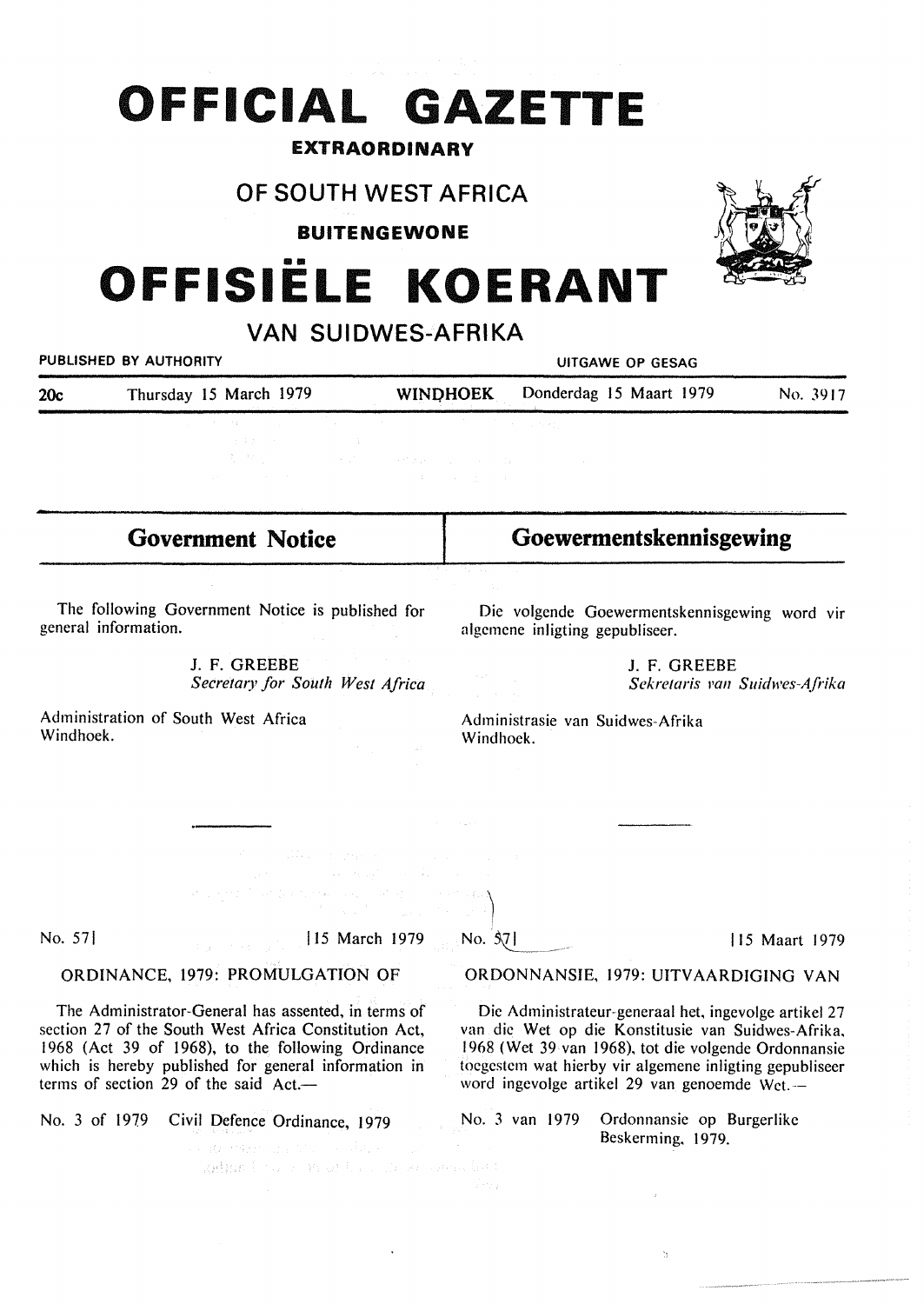**I >di nit 1~11h.** 

月1日 10月

of the general

**No. 3 of 1979**  CIVIL DEFENCE ORDINANCE, 1979

> *(Assented to 8 March 1979) (English text signed by the Administrator-General) (Date qf commencement l September 1978)*

## **ORDINANCE**

To provide for civil defence.

BE IT ORDAINED by the Legislative Assembly for the Territory of South West Africa, with the consent of the Administrator-General, in so far as such consent is necessary. previously obtained and communicated to the Assembly by the Chairman of the Assembly, as follows:-

!. In this Ordinance, unless the context otherwise indicates —

- (i) "Administration" means the Administration of the Territory of South West Africa; (i)
- (ii) "disaster" means a disaster which is not a state of emergency or a state of disaster and which, in the opinion of the Executive Committee or of the local authority concerned, is a disaster as defined in section I of the Proclamation; (vii)
- (iii) "Executive Committee" means the Executive Committee referred to in section 4 of the South West Africa Constitution Act, 1968 (Act 39 of 1968), as amended; (x)

(iv) "local authority" means  $-$ 

- (a) the council of any municipality established or constituted, or deemed to be established or constituted, under the Municipal Ordinance, 1963 (Ordinance 13 of 1963); or
- (b) any Village Management Board constituted or deemed to be constituted under the Village Management Boards Ordinance, 1963 (Ordinance 14 of 1963); or
- (c) the Peri-Urban Development Board established under the Peri-Urban Development Board Ordinance, 1970 (Ordinance 19 of 1970); or
- (d) an association in regard to which the Executive Committee has in terms of section 2(1) declared that it shall for the purposes of this Ordinance be deemed to be a local authority; (vi)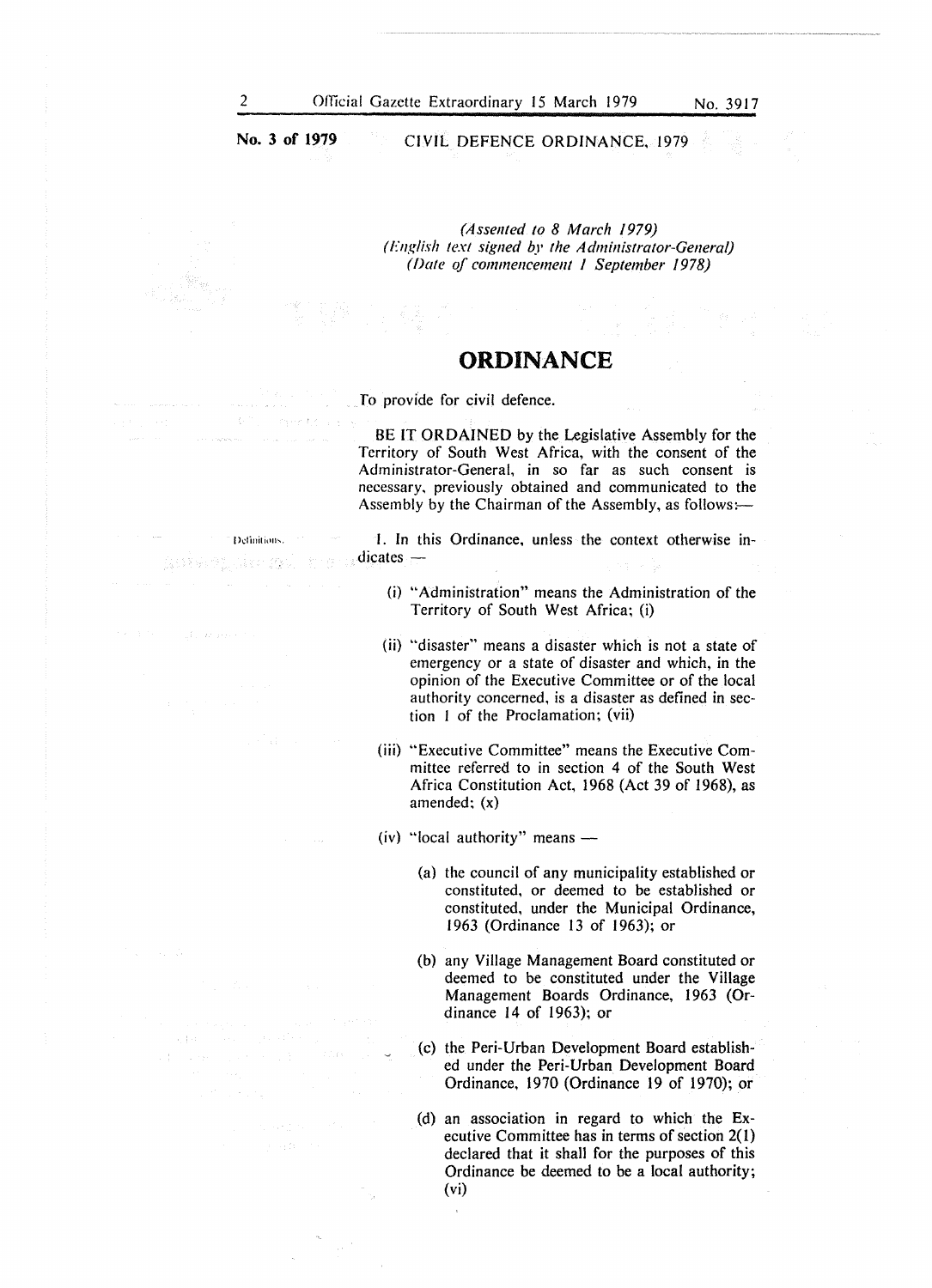**No. 3 van 1979** 

*(Goedgekeur 8 Maart 1979) (£11gelse teks deur die ddministrateur-generaal onderteken) (Datum Pall inwerkingtreding 1 September 1978)* 

### **ORDONNANSIE**

Om voorsiening te maak vir burgerlike beskerming.

Die Wetgewende Vergadering van die Gebied Suidwes-Afrika. met die toestemming van die Administrateur-generaal, dermate sodanige toestemming nodig is, vooraf verkry en deur die Voorsitter van die Vergadering aan die Vergadering meegedeel, **VERORDEN SOOS VOLG:-**

1. In hierdie Ordonnansie, tensy uit die samehang anders woordomskrywing. blyk, beteken -

- (i) "Administrasie" die Administrasie van die Gebied Suidwes-Afrika; (i)
- (ii) "die Proklamasie" die Proklamasie op Burgerlike Beskerming, 1978 (Proklamasie AG. 54 van 1978);
- (iii) "Gebied" die Gebied Suidwes-Afrika; (ix)
- (iv) "hierdie Ordonnansie" ook enige regulasie daarkragtens uitgevaardig en van krag; (xi)
- (v) "noodtoestand" 'n noodtoestand soos in artikel van die Proklamasie omskryf; (viii)
- (vi) "plaaslike bestuur"  $-$ 
	- (a) die raad van enige munisipaliteit wat gestig of ingestel is, of beskou word gestig of ingestel te wees ingevolge die Munisipale Ordonnansie 1963 (Ordonnansie 13 van 1963); of
	- (b) enige dorpsbestuur wat ingestel is, of beskou word ingestel te wees ingevolge die Ordonnan· sie op Dorpsbesture 1963 (Ordonnansie 14 van 1963); of
	- (c) die Raad vir Buitestedelike Ontwikkeling ingestel ingevolge die Ordonnansie op die Raad vir Buitestedelike Ontwikkeling, 1970 (Ordonnansie 19 van 1970); of
	- (d) 'n vereniging ten opsigte waarvan die Uitvoerende Komitee ingevolge artikel 2( I) verklaar het dat dit vir die doeleindes van hierdie Ordonnansie geag word 'n plaaslike bestuur te wees; (iv)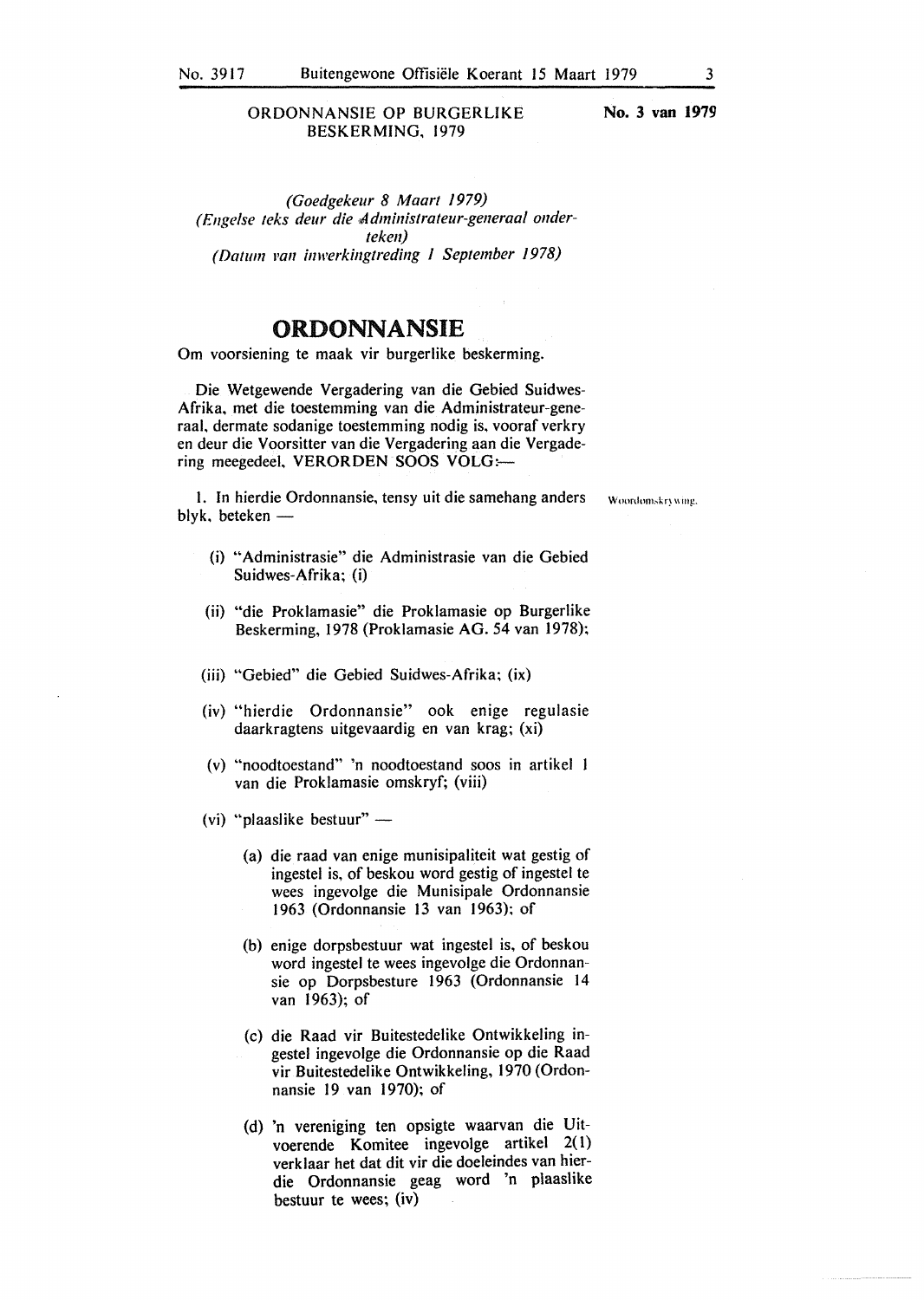CIVIL DEFENCE ORDINANCE, 1979

- (v) "prescribed" means prescribed by regulation; (xi)
- (vi) "regulation" means a regulation made under this Ordinance; (ix)
- (vii) "state of disaster" means a state of disaster as defined in section l of the Proclamation; (viii)
- (viii) "state of emergency" means a state of emergency as defined in section 1 of the Proclamation; (v)
	- (ix) "Territory" means the Territory of South West Africa; (iii)
	- (x) "the Proclamation" means the Civil Defence Proclamation, 1978 (Proclamation AG. 54 of 1978); (ii)
- (xi) "this Ordinance" includes any regulation made and in force thereunder. (iv)
- 2. (1) Where  $-$

(a) any number of persons not resident within the area of jurisdiction of a municipality, a Village Management Board or the Peri-Urban Development Board have established an association for the purpose of any matter relating to civil defence contemplated in section  $3(1)$ ; and

(b) the Executive Committee is of the opinion that such association is capable of attaining the object for which it was established,

the Executive Committee may declare that for the purposes of this Ordinance -

- (i) such association shall be deemed to be a local authority for the area of jurisdiction specified in such declaration; and
- (ii) the office-bearers of such association shall be deemed to be employees of that local authority.

(2) The Executive Committee may at any time revoke the declaration contemplated in subsection (I) if the association concerned -

- (a) so requests; or
- (b) is dissolved; or
- (c) is in the opinion of the Executive Committee no longer attaining or capable of attaining the object for which it was established.

(3) The Executive Committee may, in respect of any area outside the area of jurisdiction of a local authority, take the steps it may deem expedient to achieve the purposes of this Ordinance.

Power of Executive Comminee to declare that. for the purposes of this Ordinance, an **association he dccnwd ~o he a local authority.**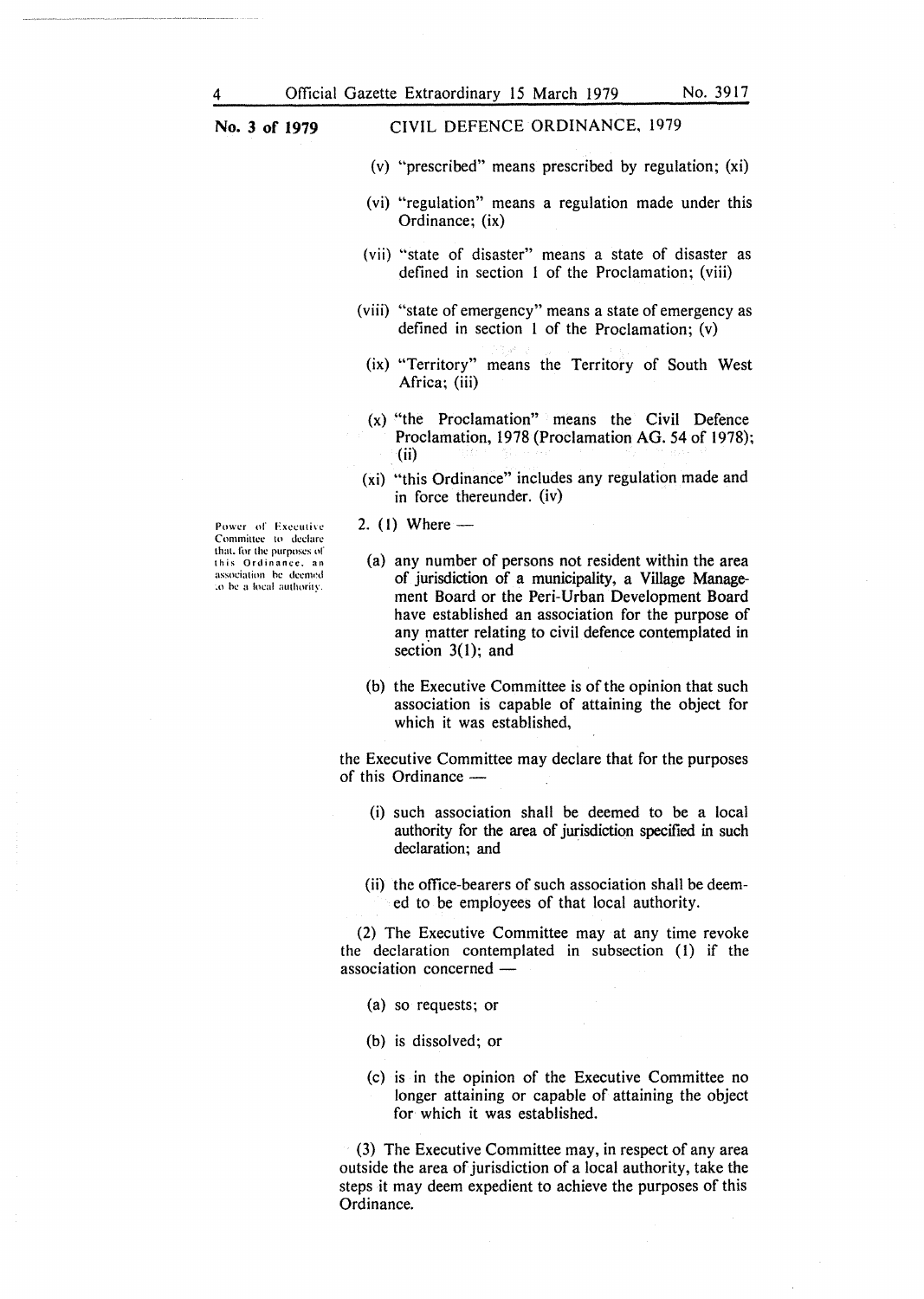#### ORDONNANSIE OP BURGERLIKE **No. 3 van 1979 BESKERMING,** 1979

- (vii) "ramp" 'n ramp wat nie 'n noodtoestand of 'n ramptoestand is nie en wat, na die mening van die Uitvoerende Komitee of van die betrokke plaaslike bestuur, 'n ramp is soos in artikel l van die Proklamasie omskryf; (ii)
- (viii) "ramptoestand" 'n ramptoestand soos in artikel van die Proklamasie omskryf; (vii)
- (ix) "regulasie" 'n regulasie kragtens en ingevolge hierdie Ordonnansie uitgevaardig; (vi)
- (x) "Uitvoerende Komitee" die Uitvoerende Komitee bedoel in artikel 4 van die Wet op die Konstitusie van Suidwes-Afrika, 1968 (Wet 39 van 1968), soos gewysig; (iii)
- (xi) "voorgeskryf' of "voorgeskrewe" by regulasie voorgeskryf. (v)
- 2. (1) Waar  $-$ 
	- (a) enige aantal persone, wat nie woonagtig is binne die regsgebied van 'n munisipaliteit, 'n dorpsbestuur of die Raad vir Buitestedelike Ontwikkeling nie, 'n vereniging gestig het vir die doel van enige aangeleentheid betreffende burgerlike beskerming in artikel  $3(1)$  beoog; en
	- (b) die Uitvoerende Komitee van mening is dat sodanige vereniging in staat is om die doel waarvoor dit gestig is, te bereik,

kan die Uitvoerende Komitee verklaar dat, vir die doeleindes van hierdie Ordonnansie, -

- (i) sodanige vereniging geag word 'n plaaslike bestuur te wees vir die regsgebied in sodanige verklaring omskryf; en
- (ii) die ampsdraers van sodanige vereniging geag word werknemers van daardie plaaslike bestuur te wees.

(2) Die Uitvoerende Komitee kan te eniger tyd die verklaring in subartikel (I) beoog, intrek indien die betrokke  $verening$  —

- (a) aldus versoek; of
- (b) ontbind is; of
- (c) na die mening van die Uitvoerende Komitee nie meer die doel waarvoor dit gestig is, bereik, of in staat is om dit te bereik nie.

(3) Ten opsigte van enige gebied buite die regsgebied van 'n plaaslike bestuur kan die Uitvoerende Komitee die stappe doen wat hy ter bereiking van die doeleindes van hierdie Ordonnansie dienstig ag.

Bcvocgdhcid van Uit \'Ocrcndc Komilcc om te verklaar dat 'n ver cniging vir die doclcin des van hicrdic Ordon nansie geag word 'n plaaslike bestuur te wees.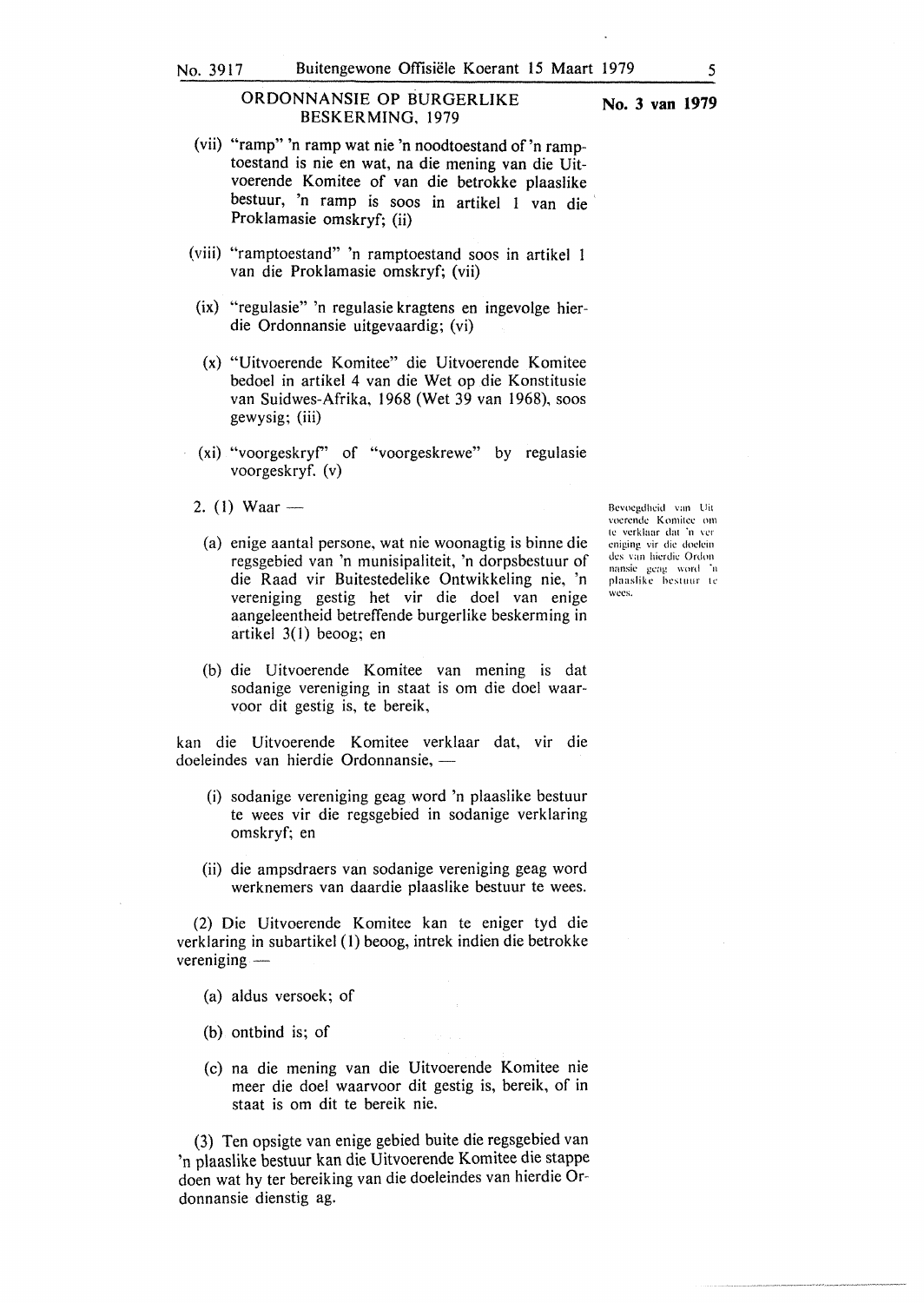#### CIVIL DEFENCE ORDINANCE. 1979

(4) The declaration referred to in subsection (1). and the revocation under subsection (2) of the declaration referred to in subsection (I). shall be made known by notice in the *Q/]icial Gazelle.* 

Steps which may be taken to achieve the purposes of this Ordi nance.

3. (I) For the purpose of any matter relating to civil defence. including  $-$ 

- (i) the protection of persons and property. and the rendering of assistance to persons in the Territory with a view to or in connection with a state of emergency or a state of disaster; and
- (ii) the combating of civil disruption in the Territory during the existence of a state of emergency or a state of disaster.

a local authority shall take such steps as the Executive Committee may. either generally or specifically. direct in regard to -

- (a) fire-fighting;
- (b) traffic control;
- (c) rescue and evaeuation work;
- (d) shelter against air-raids and radio-active fall-out;
- (e) co-ordinated planning for the medical treatment and care of injured and sick persons;
- (f) the provision of emergency housing, food and clothing;
- (g) the continuation of public health services;
- (h) the maintenance of essential services and the protection of essential industries, trades, places and areas;
- (i) transport, communications and warnings;
- (j) the continuation of existing local administration; and
- (k) any other matter which the Executive Committee may determine and make known by notice in the *Official Gazette.*

(2) In giving effect to a direction contemplated in subsection (1), a local authority may direct any person to furnish it with such information as it may require regarding  $-$ 

(a) employees; or

(b) buildings, premises, equipment, turnover, vehicles, aircraft, vessels, food, animals, fodder, fuel, oil, material or any other article or thing,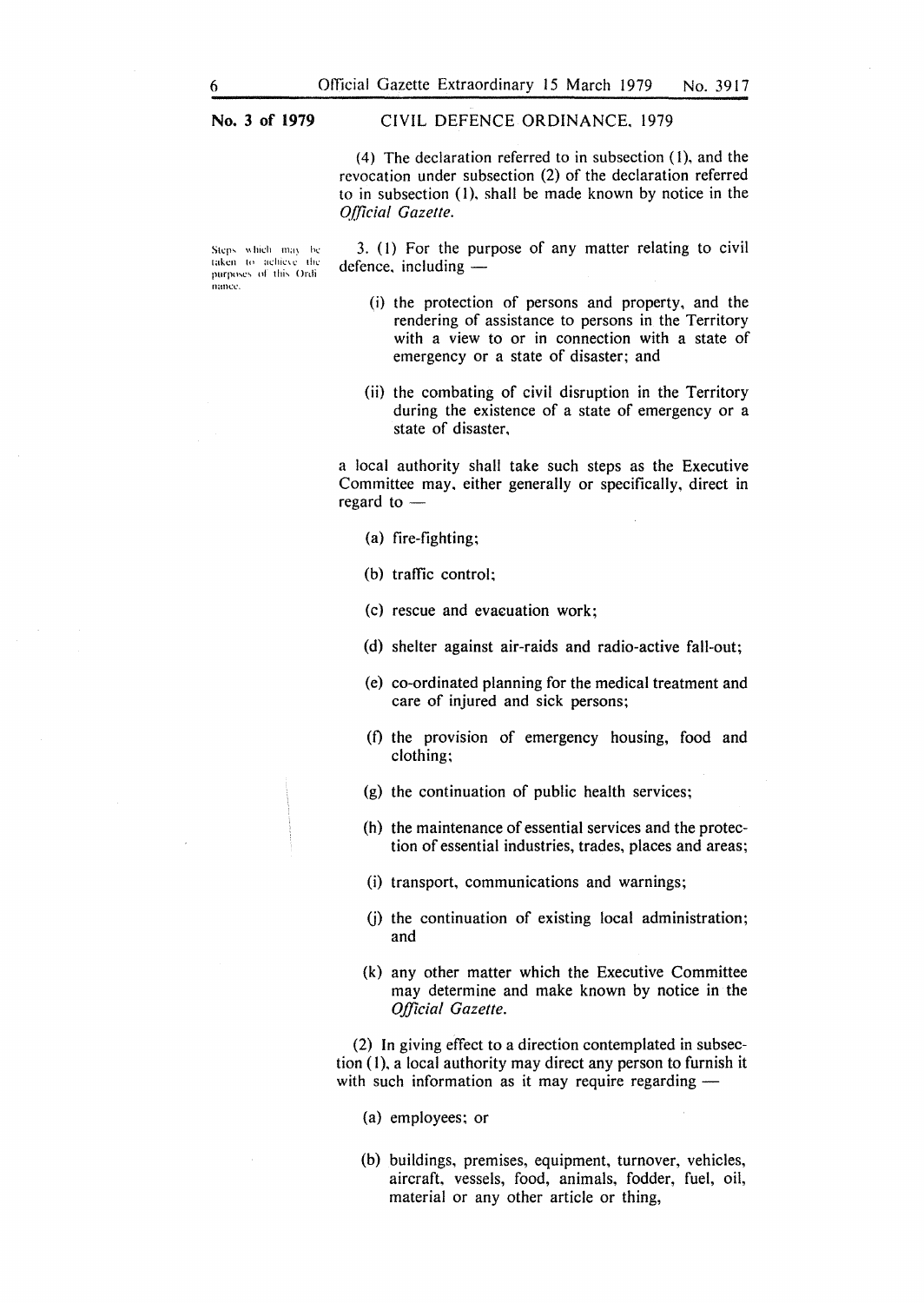(4) Die verklaring in subartikel (l) bedoel en die intrekking ingevolge subartikel (2) van die in subartikel (1) bedoelde verklaring word by kennisgewing in die *Offisiele Koerant* bekend gemaak.

3. (1) Vir die doeleindes van enige aangeleentheid betreffende burgerlike beskerming, insluitende -

- (i) die beskerming van persone en goed, en die verlening van bystand aan persone in die Gebied met die oog op of met betrekking tot 'n nood- of ramptoestand; en
- (ii) die bekamping van burgerlike ontwrigting in die Gebied tydens die bestaan van 'n nood- of ramptoestand,

doen 'n plaaslike bestuur die stappe wat die Uitvoerende Komitee, hetsy in die algemeen of in die besonder, gelas met betrekking tot -

- (a) brandbestryding;
- (b) verkeersbeheer;
- (c) reddings- en ontruimingswerk;
- (d) skuiling teen lugaanvalle en radio-aktiewe neerslag;
- (e) gekoordineerde beplanning vir die mediese behandeling en versorging van beseerde en siek persone;
- (f) die verskaffing van noodhuisvesting, voedsel en kleding;
- (g) die voortsetting van openbare gesondheidsdienste;
- (h) die instandhouding van noodsaaklike dienste en die beskerming van noodsaaklike nywerhede, bedrywe, plekke en gebiede;
- (i) vervoer, kommunikasie en waarskuwings;
- (j) die voortsetting van bestaande plaaslike administrasie; en
- (k) enige ander aangeleentheid wat die Uitvoerende Komitee bepaal en by kennisgewing in die *Offisiële Koerant* bekend maak.

(2) By die uitvoering van 'n lasgewing in subartikel ( 1) beoog, kan 'n plaaslike bestuur enige persoon gelas om aan hom die inligting te verstrek wat hy vereis aangaande -

- (a) werknemers; of
- (b) geboue, persele, uitrusting, omset, voertuie, vliegtuie, vaartuie, voedsel, diere, voer, brandstof, olie, materiaal of enige ander artikel of ding,

**No. 3 van 1979** 

Stappc wat gcdocn kan word tcr bcrciking van die doclcindcs van hierdic Ordonnansic.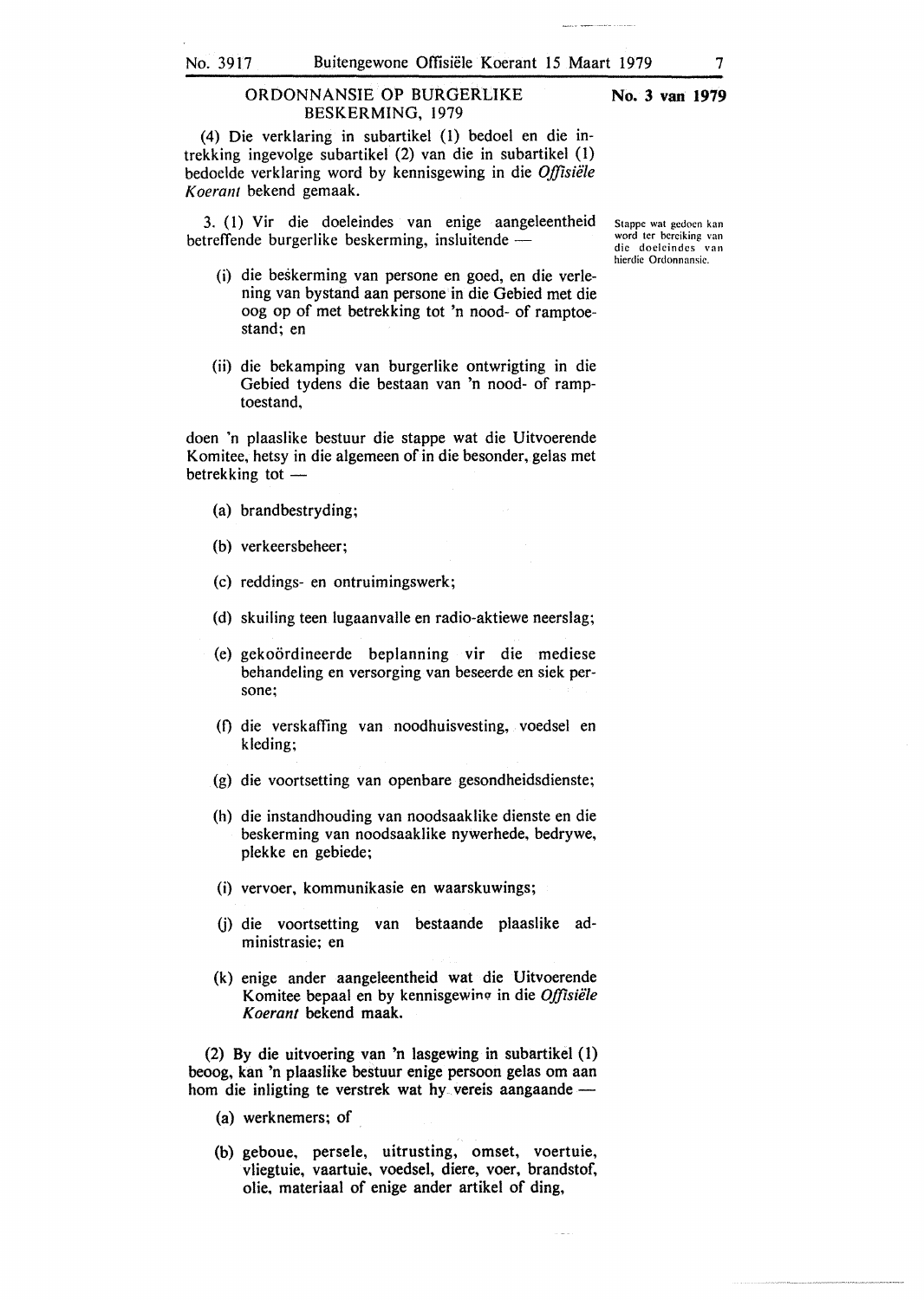under the control or in the possession of that person or of which that person has knowledge.

(3) If the Executive Committee considers it necessary for achieving any of the purposes referred to in subsection  $(1)$ , it may  $-$ 

- (a) direct the owner or management of any industry or trade which, in its opinion, is an essential industry or trade, or the management of any organization which, in its opinion, renders an essential service, to take in regard to that industry, trade or service or the continuation thereof such steps as the Executive Committee may deem expedient; or
- (b) authorize a local authority, either generally or specifically, to issue a direction comtemplated in paragraph (a) in respect of any industry, trade or organization which is situated within its area of jurisdiction and which, in the opinion of that local authority, is an essential industry or trade or renders an essential service.

(4) In the event of a state of emergency, a state of disaster, a disaster, or where steps are taken in terms of section 2(3) of the Proclamation, the Executive Committee may make available to or place under the control of a local authority any  $-$ 

- (a) officer or employee; or
- (b) land, building, tent, conveyance, bedding, medical supplies and equipment, food, oil, fuel, material or any other article or thing,

under its supervision or control that is required for the purposes of a matter referred to in subsection (I).

(5) In the event of a state of emergency or a state of disaster, or where steps are taken in terms of section 2(3) of the Proclamation, the Executive Committee may -

(a) direct any person who is the owner of or who has supervision or control over any -

(i) land or building; or

(ii) tent, conveyance, bedding, medical supplies and equipment, food, oil, fuel, material or any other article or thing,

which is required for the purposes of a matter referred to in subsection  $(1)$ , to surrender the use of such land or building to a specified local authority or to deliver or make available any such article or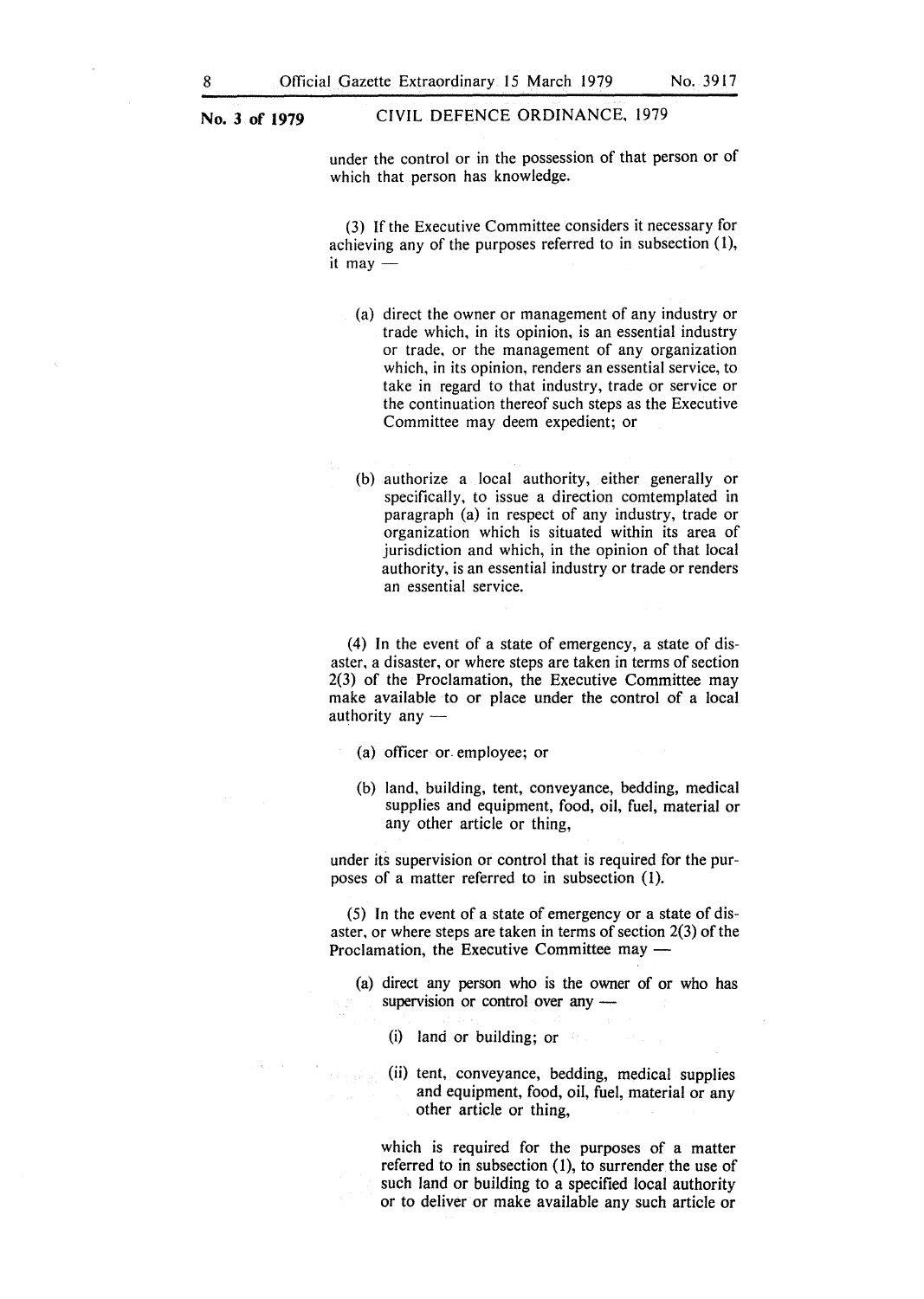#### ORDONNANSIE OP BURGERLIKE **No. 3 van 1979**  BESKERMING, 1979

onder beheer of in die besit van daardie persoon, of waarvan daardie persoon kennis dra.

(3) Indien die Uitvoerende Komitee dit nodig ag ter bereiking van enige van die doeleindes in subartikel ( 1) genoem, kan  $hy$  -

- (a) die eienaar of bestuur van enige nywerheid of bedryf wat, na sy mening, 'n noodsaaklike nywerheid of bedryf is, of die bestuur van enige organisasie wat, na sy mening, 'n noodsaaklike diens lewer, gelas om met betrekking tot daardie nywerheid, bedryf of diens of die voortsetting daarvan die stappe te doen wat die Uitvoerende Komitee dienstig ag; of
- (b) 'n plaaslike bestuur, hetsy in die algemeen of in die besonder, magtig om 'n lasgewing in paragraaf (a) beoog, uit te reik ten opsigte van enige nywerheid, bedryf of organisasie wat binne sy regsgebied geleë is en wat, na die mening van daardie plaaslike bestuur 'n noodsaaklike nywerheid of bedryf is of 'n noodsaaklike diens !ewer.

(4) In die geval van 'n noodtoestand, 'n ramptoestand of 'n ramp of waar stappe ingevolge artikel  $2(3)$  van die Proklamasie gedoen word, kan die Uitvoerende Komitee  $enige -$ 

- (a) beampte of werknemer; of
- (b) grond, gebou, tent, vervoermiddel, beddegoed, mediese voorrade en uitrusting, voedsel, olie, brandstof, materiaal of enige ander artikel of ding,

onder sy toesig of beheer wat benodig is vir die doeleindes van 'n aangeleentheid in subartikel (1) genoem, aan 'n plaaslike bestuur beskikbaar stel of onder sy beheer plaas.

(5) In die geval van 'n noodtoestand of 'n ramptoestand, of waar stappe in gevolge artikel 2(3) van die Proklamasie gedoen word, kan die Uitvoerende Komitee -

- (a) enige persoon wat die eienaar is van of wat toesig of beheer het oor enige -
	- (i) grond of gebou; of
	- (ii) tent, vervoermiddel, beddegoed, mediese voorrade en uitrusting, voedsel, olie, brandstof, materiaal of enige ander artikel of ding,

wat benodig word vir die doeleindes van 'n aangeleentheid in subartikel (1) genoem, gelas om die gebruik van sodanige grond of gebou aan 'n gespesifiseerde plaaslike bestuur af te staan of enige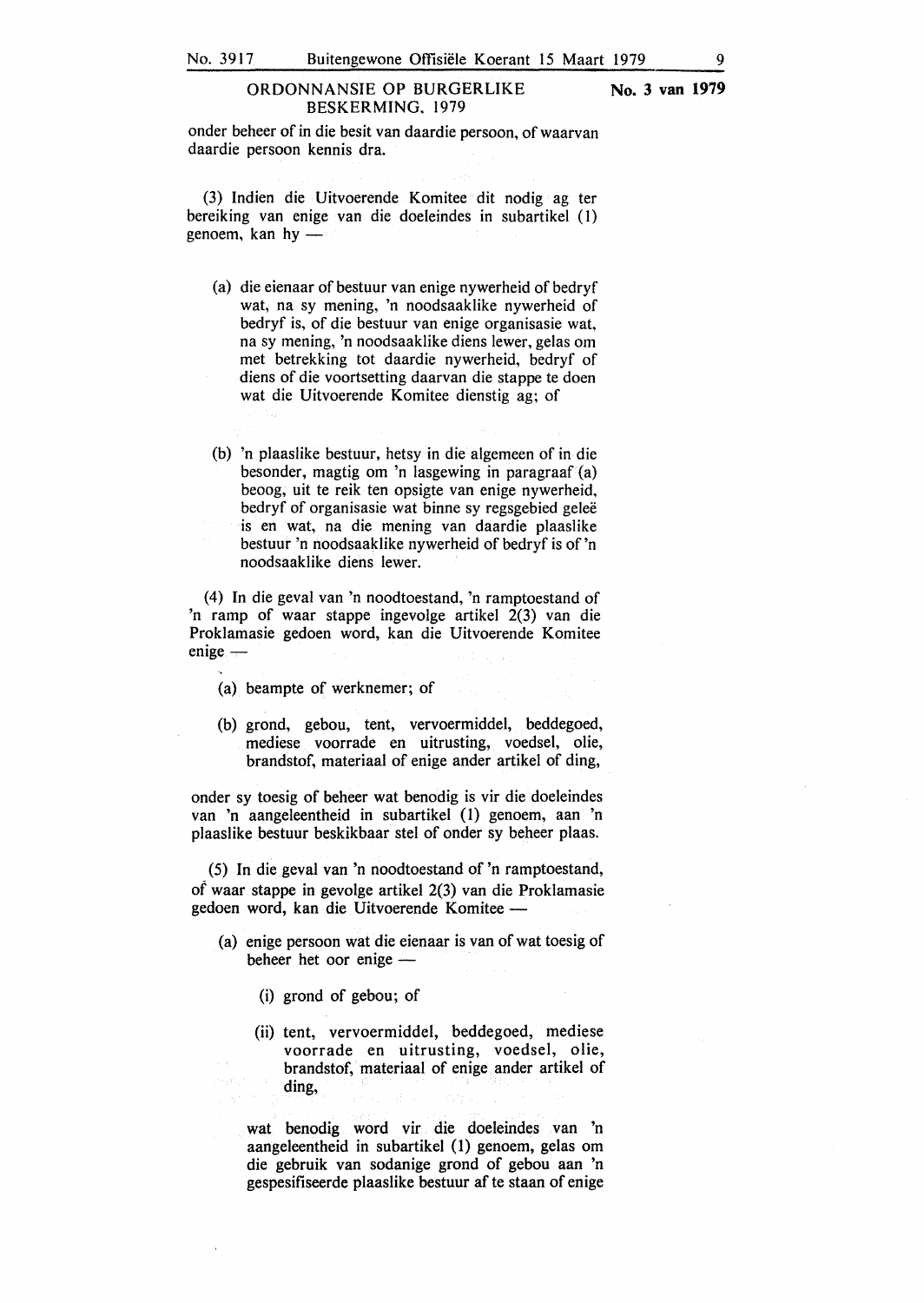CIVIL DEFENCE ORDINANCE, 1979

thing to a specified person in the service of that local authority or, if the person who is the owner of or who has supervision or control over such land or building or such article or thing cannot be found, authorize a local authority forthwith to use such land or building or forthwith to take such article or thing; or

(b) either generally or specifically, authorize a local authority to exercise any of the powers contemplated in paragraph (a) inside its area of jurisdiction.

(6) In the event of a direction in terms of subsection (5), the Executive Committee or the local authority concerned, as the case may be, shall pay the compensation contemplated "in section 4 of the Proclamation: Provided that any dispute in regard to the amount of compensation payable shall be settled by a committee appointed by the Executive Committee in terms of section 5(1).

(7) The powers, functions and duties contemplated in subsections (I) to (5) inclusive, shall be in addition to and not in substitution for the powers, functions and duties contained in any other law.

Appointment of officers and employees.

4. ( I) The Executive Committee may, subject to the provisions of the Public Service Act, 1957 (Act 54 of 1957) and the Administration Employees Ordinance, 1957 (Ordinance 17 of 1957) appoint or designate a person that it regards as suitable to be responsible for the general administration of this Ordinance, and it may delegate to such person any power, function or duty conferred or imposed upon the Executive Committee in terms of the provisions of this Ordinance, other than the power to make regulations.

(2) A local authority shall, with the approval of the Executive Committee and for the purpose of exercising or performing any power, function or duty conferred or imposed upon such local authority in terms of the provisions of this Ordinance, appoint or designate a person it regards as suitable to be Chief of Civil Defence and the local authority may or, if the Executive Committee, either generally or specifically so directs, shall delegate any of such powers, functions or duties to that person.

Appointment of committees.

- 5.  $(1)$  The Executive Committee may
	- (i) appoint a committee to settle a dispute referred to in section 3(6): Provided that a committee appointed for such a purpose shall consist of a magistrate as chairman and two additional members, one of whom shall be nominated by each of the parties to the dispute;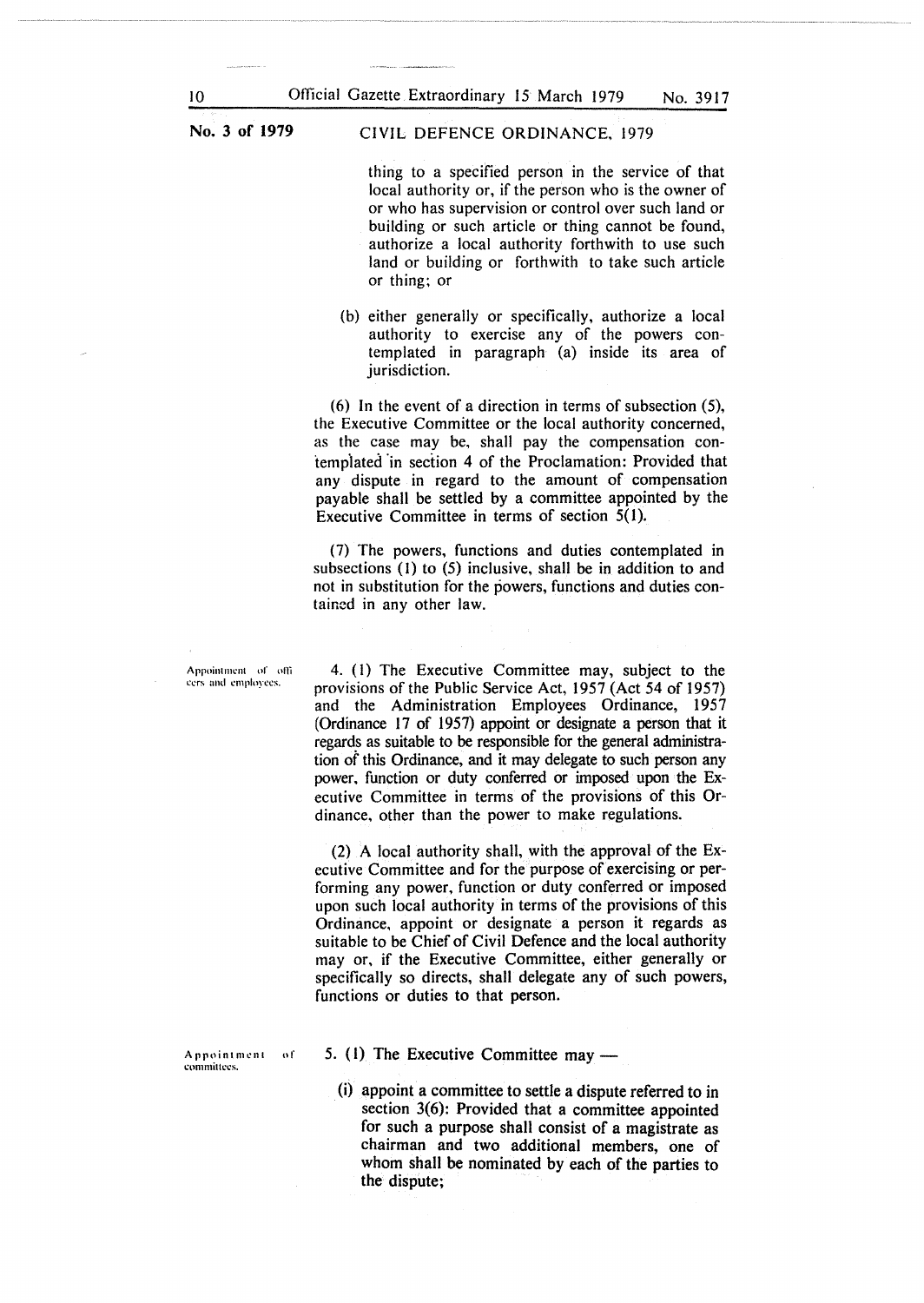#### **No. 3 van 1979**

sodanige artikel of ding te lewer of beskikbaar te stet aan 'n gespesifiseerde persoon in diens van daardie plaaslike bestuur of, indien die persoon wat die eienaar is van of wat toesig of beheer het oor sodanige grond of gebou of sodanige artikel of ding nie gevind kan word nie, 'n plaaslike bestuur magtig om sodanige grond of gebou summier te gebruik of om sodanige artikel of ding summier te neem; of

(b) 'n plaaslike bestuur, hetsy in die algemeen of in die besonder, magtig om enige van die bevoegdhede in paragraaf (a) beoog, binne sy regsgebied uit te oefen.

(6) In die geval van 'n lasgewing ingevolge subartikel (5) betaal die Uitvoerende Komitee of die betrokke plaaslike bestuur, na gelang van die geval, die vergoeding in artikel 4 van die Proklamasie beoog: Met dien verstande dat enige geskil met betrekking tot die bedrag van die vergoeding wat betaalbaar is, besleg moet word deur 'n komitee wat deur die Uitvoerende Komitee ingevolge artikel 5( 1) aangestel word.

(7) Die bevoegdhede, werksaamhede en pligte in subartikels ( 1) tot en met (5) beoog, is ter aanvulling en nie ter vervanging van die bevoegdhede, werksaamhede en pligte in enige ander wet vervat nie.

4. (1) Die Uitvoerende Komitee kan, behoudens die bepalings van die Staatsdienswet, 1957 (Wet 54 van 1957), en die Administrasiewerknemersordonnansie 1957 (Ordonnansie 17 van 1957), 'n persoon wat hy geskik ag aanstel of aanwys om vir die algemene administrasie van hierdie Ordonnansie verantwoordelik te wees, en hy kan aan daardie persoon enige bevoegdheid, werksaamheid of plig wat ingevolge die bepalings van hierdie Ordonnansie aan die Uitvoerende Komitee verleen of opgele word, uitgesonderd die bevoegdheid om regulasies uit te vaardig, delegeer.

(2) 'n Plaaslike bestuur moet, met die goedkeuring van die Uitvoerende Komitee en vir die doel van die uitoefening of verrigting van enige bevoegdheid, werksaamheid of plig ingevolge die bepalings van hierdie Ordonnansie aan sodanige plaaslike bestuur verleen of opgelê, 'n persoon wat hy geskik ag as Hoof van Burgerlike Beskerming aanstel of aanwys. en die plaaslike bestuur kan of, indien die Uitvoerende Komitee, hetsy in die algemeen of in die besonder, aldus gelas, moet enige van sodanige bevoegdhede, werksaamhede of pligte aan daardie persoon delegeer.

- 5. (1) Die Uitvoerende Komitee kan -
	- (i) 'n komitee aanstel om 'n geskil in artikel 3(6) bedoel te besleg: Met dien verstande dat 'n komitee wat vir 'n sodanige doe! aangestel word moet bestaan uit 'n landdros as voorsitter en twee addisionele lede waarvan een deur elk van die partye tot die geskil benoem word;

Aanstelling van beamp **tcs en wcrkncamcrs.** 

Aanstelling van komi Ices.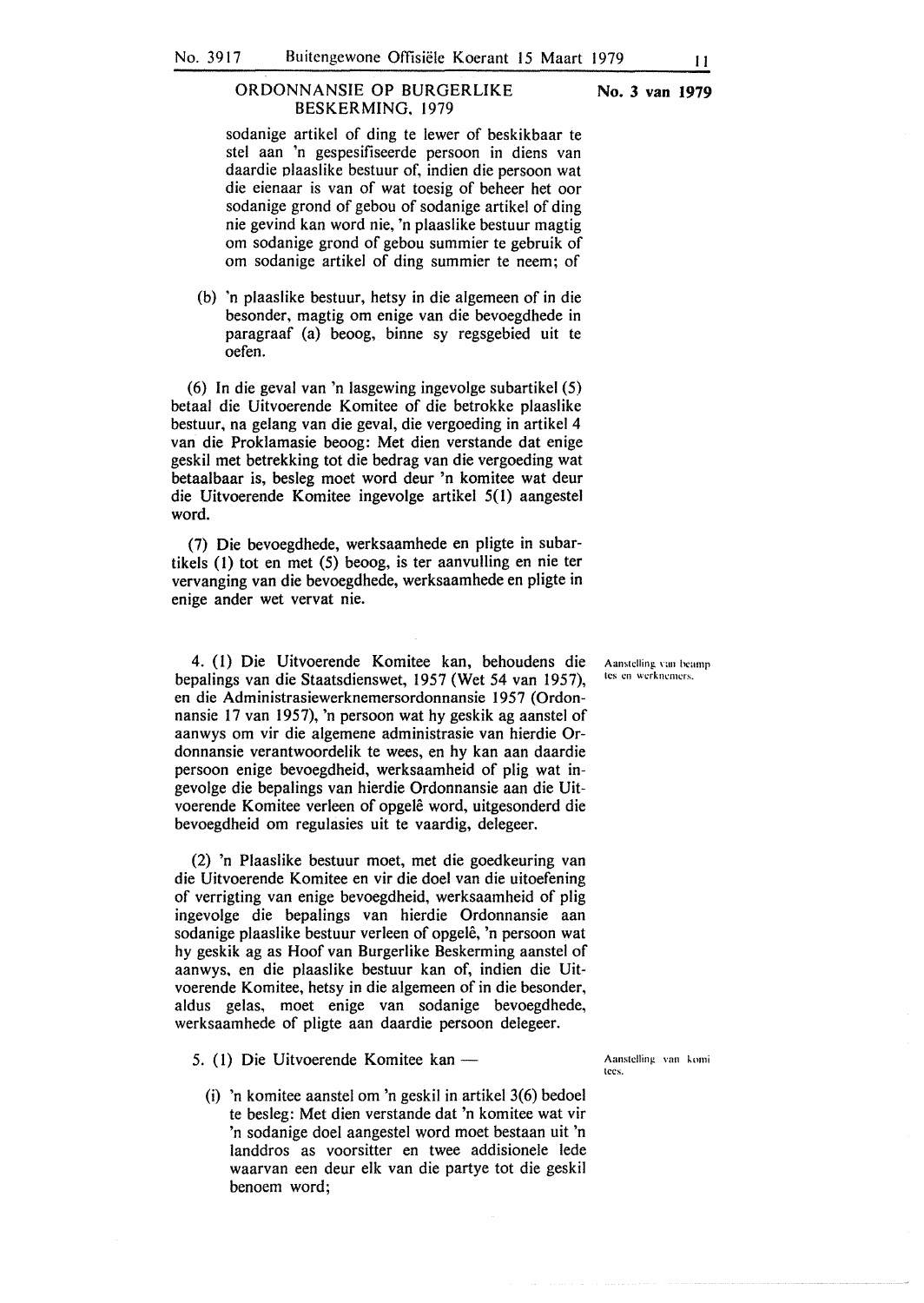#### **No. 3 of 1979** CIVIL DEFENCE ORDINANCE, 1979

(ii) appoint the committees it may deem necessary or expedient to report to it or to advise it in connection with any matter which it may refer to any of those committees for the purposes of this Ordinance.

(2) Subject to any direction by the Executive Committee, a committee shall determine its own procedure.

(3) The remuneration and any allowances payable to a member of a committee, other than a member who is an officer in the Public Service or an employee of the Administration or a local authority, shall be as determined by the Executive Committee.

**Trainne** institutions

6. (I) The Executive Committee may establish, maintain or control an institution for the training of persons in connection with a matter referred to in section 3(1) or it may, upon such conditions as it may, either generally or specifically, determine, recognise any institution established, maintained or controlled by any other person as an institution for such training.

(2) The conditions in regard to admission to, the nature and extent of the training at and all matters pertaining to discipline, supervision, control and management in an institution established, maintained or controlled by the Executive Committee in terms of subsection (I), shall be as prescribed.

7. (I) Any person, other than a person who by virtue of regulations inade in terms of section 8 of the Proclamation is not qualified to do so, may voluntarily bind himself in the prescribed manner to undergo training at an institution contemplated in section 6, in connection with any matter referred to in section 3(1), and to render service in connection with any such matter.

(2) The manner in which any person contemplated in subsection (1) is called up for the training or service referred to in that subsection, the conditions of training and service and all other matters pertaining thereto, shall be as prescribed.

8. (I) If a person contemplated in section 7 is called up in terms of that section to undergo training or to render service, his employer shall grant him such leave as may be necessary to undergo such training or to render such service.

- (2) Any employer who  $-$ 
	- (a) fails to comply with the provisions of subsection (I);
	- (b) dismisses any employee from his service, reduces his salary or other remuneration, alters his position to his disadvantage or prejudices him in any other way on account of his undergoing the training or rendering the service contemplated in subsection  $(1)$ ; or

Voluntary training and service.

Duty of employer of person voluntarily an dergoing training or rendering service.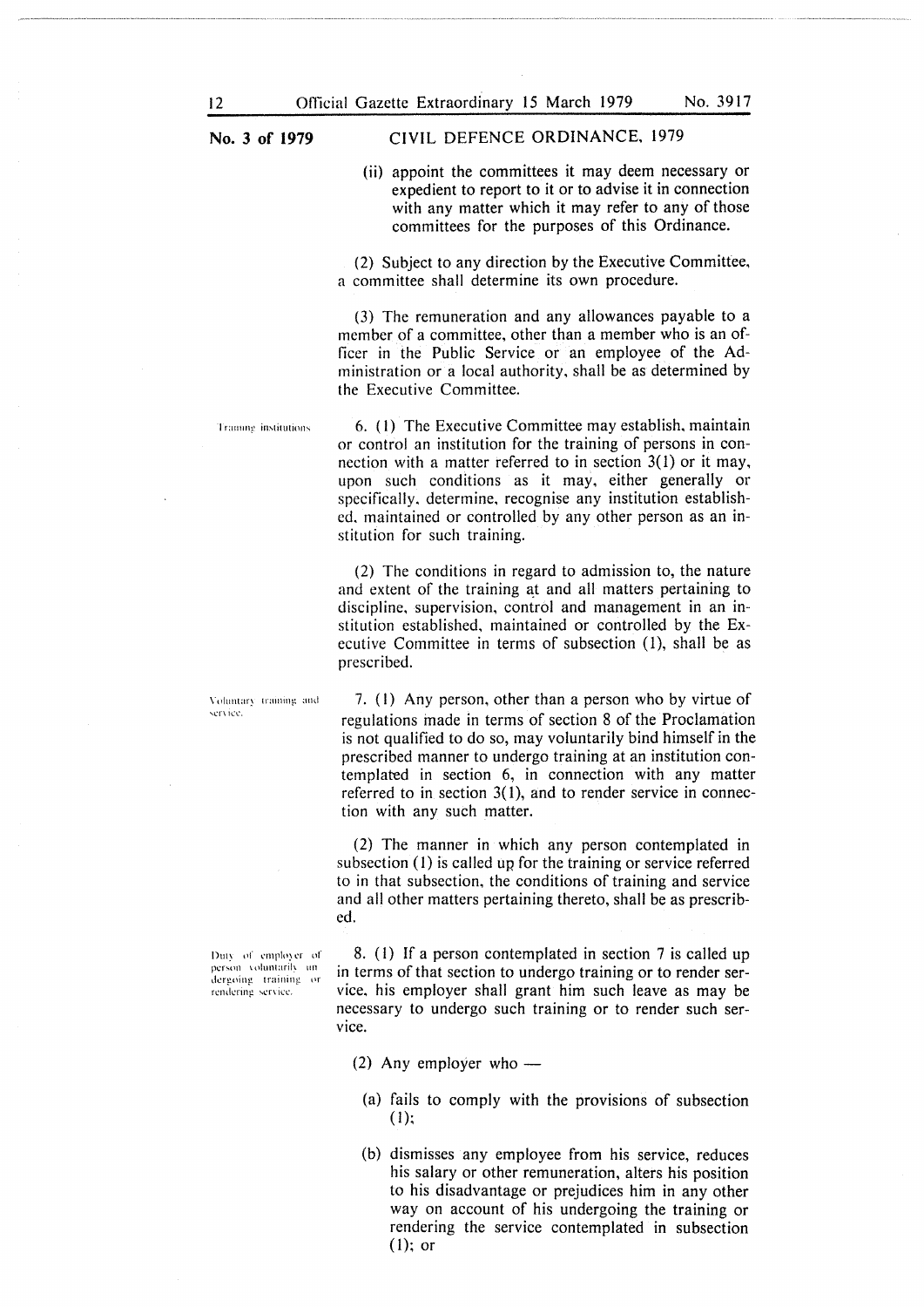#### ORDONNANSIE OP BURGERLIKE **No. 3 van 1979**  BESKERMING, 1979

(ii) die komitees wat hy nodig of dienstig ag aanstel om aan horn verslag te doen of om horn van advies te dien in verband met enige aangeleentheid wat hy na enige van daardie komitees vir die doeleindes van hierdie Ordonnansie verwys.

(2) Behoudens enige voorskrif van die Uitvoerende Komitee, bepaal 'n komitee sy eie prosedure.

(3) Die besoldiging en enige toelaes betaalbaar aan 'n lid van 'n komitee, uitgesonderd 'n lid wat 'n beampte in die Staatsdiens of 'n werknemer van die Administrasie of 'n plaaslike bestuur is, is soos deur die Uitvoerende Komitee bepaal.

6. (1) Die Uitvoerende Komitee kan 'n inrigting vir die Opkidingsinrigtings. opleiding van persone in verband met 'n aangeleentheid in artikel  $3(1)$  genoem, stig, in stand hou of beheer of hy kan, op die voorwaardes wat hy, hetsy in die algemeen of in die besonder, bepaal, enige inrigting deur enige ander persoon gestig, in stand gehou of beheer, as 'n inrigting vir sodanige opleiding erken.

(2) Die voorwaardes met betrekking tot toelating tot, die aard en omvang van die opleiding by en alle aangeleenthede wat betrekking het op dissipline, toesig, beheer en bestuur in 'n inrigting deur die Uitvoerende Komitee ingevolge subartikel (1) gestig, in stand gehou of beheer, is soos voorgeskryf.

7. (1) Enige persoon, uitgesonderd 'n persoon wat uit hoofde van regulasies ingevolge artikel 8 van die Proklamasie uitgevaardig nie daartoe bevoeg is nie, kan horn vrywilliglik op die voorgeskrewe wyse verbind om opleiding te ondergaan by 'n inrigting in artikel 6 beoog in verband met enige aangeleentheid in artikel 3(1) genoem, en om diens in verband met enige sodanige aangeleentheid te verrig.

(2) Die wyse waarop enige persoon in subartikel (1) beoog vir die opleiding of diens in daardie subartikel genoem, opgeroep word, die voorwaardes van opleiding en <liens en alle ander aangeleenthede wat daarop betrekking het, is soos voorgeskryf.

8. (1) Indien 'n persoon in artikel 7 beoog ingevolge daardie artikel opgeroep word om opleiding te ondergaan of om diens te verrig, staan sy werkgewer aan hom die verlof toe wat nodig is om sodanige opleiding te ondergaan of om sodanige diens te verrig.

(2) Enige werkgewer wat  $-$ 

- (a) versuim om aan die bepalings van subartikel (1) te voldoen;
- (b) enige werknemer uit sy diens ontslaan, sy salaris of ander besoldiging verminder, sy posisie tot sy nadeel verander of horn op enige ander wyse benadeel omdat hy die opleiding of diens in subartikel (1) beoog, ondergaan of verrig; of

Plig van wcrkgcwcr van pcrsoon wal vrywillig opleiding ondergaan of dicns vcrrig.

Vrywillige opleiding en dicns.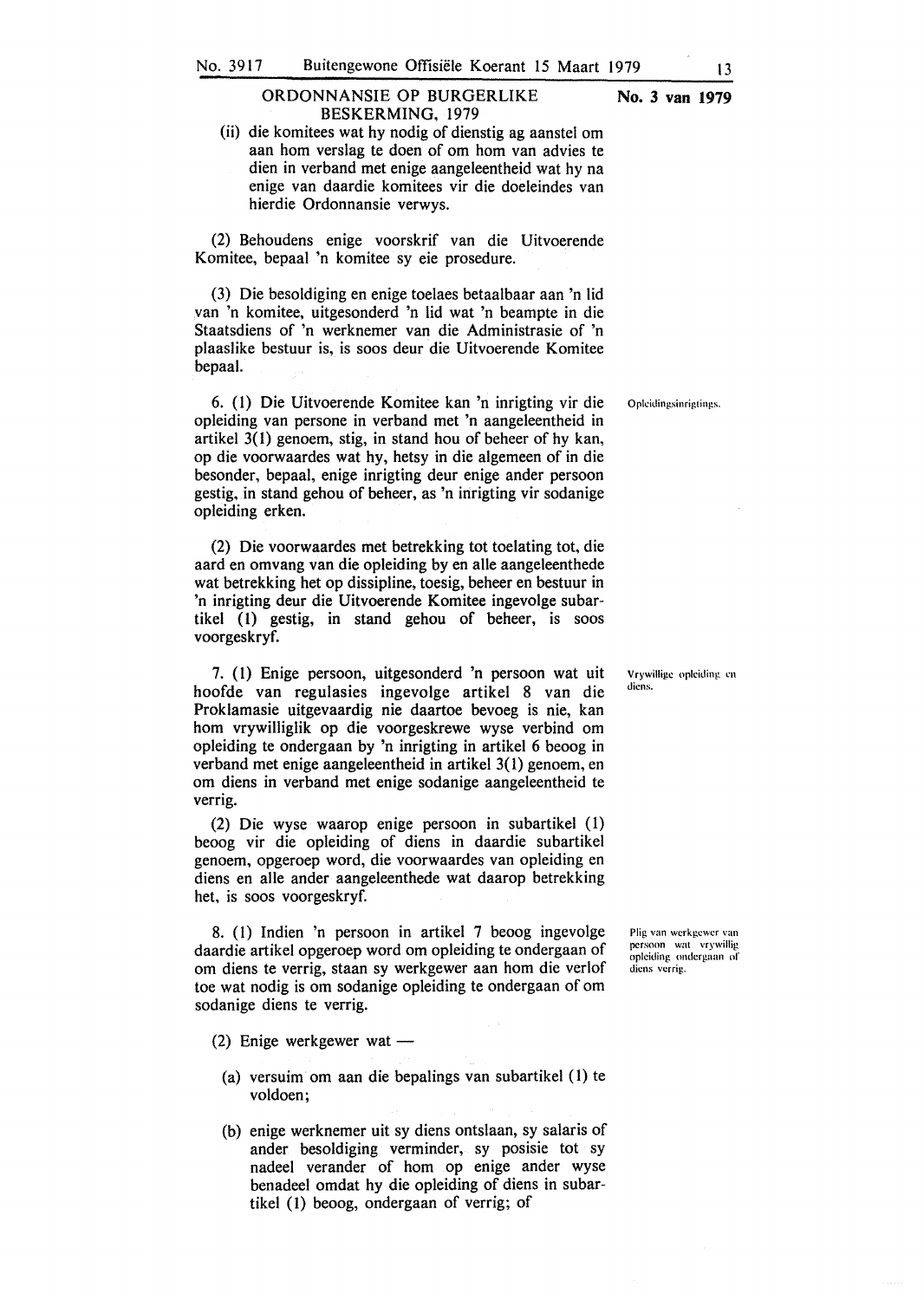CIVIL DEFENCE ORDINANCE, 1979

(c) in any manner attempts to persuade an employee to evade such training or service or not to undergo or render it, as the case may be,

shall, subject to the provisions of subsection (3), be guilty of an offence and liable to the penalties provided in section 16.

(3) The provisions of this section shall not be so construed as to render an employer liable to pay to an employee a salary or other remuneration in respect of any period during which that employee undergoes the training or renders the service contemplated in subsection (1).

Power of local authority during a disaster.

9. (I) Whenever a disaster occurs within the area of jurisdiction of a local authority, that local authority may request any person  $-$ 

- (a) contemplated in section  $3(5)(a)$ , to surrender voluntarily any land or building or to deliver or make available voluntarily anything else referred to in that section to that local authority; and
- (b) contemplated in section 7, voluntarily to render service in connection with a matter referred to in section 3( I).

(2) If a person complies with a request made in terms of the provisions of subsection  $(1)(a)$ , the local authority concerned may pay such compensation as it may deem expedient to that person.

10. In the event of a state of emergency, a state of disaster, a disaster, or where steps are taken in terms of section 2(3) of the Proclamation within the area of jurisdiction of a local authority, any other local authority may -

- (a) authorize or direct any person in its service to render such assistance and support as it may deem expedient to the former local authority;
- (b) subject to such conditions as may be mutually agreed upon, lend or make available any material, provisions or equipment owned by it or in its possession or under its control to the former local
- authority; and<br>  $\therefore$  ... (c) render such financial assistance as it may deem expedient to the former local authority.

I I. Any person may, during a state of emergency, a state of disaster, a disaster, or where steps are taken in terms of section 2(3) of the Proclamation, in the exercise of his powers or the performance of his functions or duties in terms of the provisions of this Ordinance -

Entering of premises.

Assistance by one local authority to another.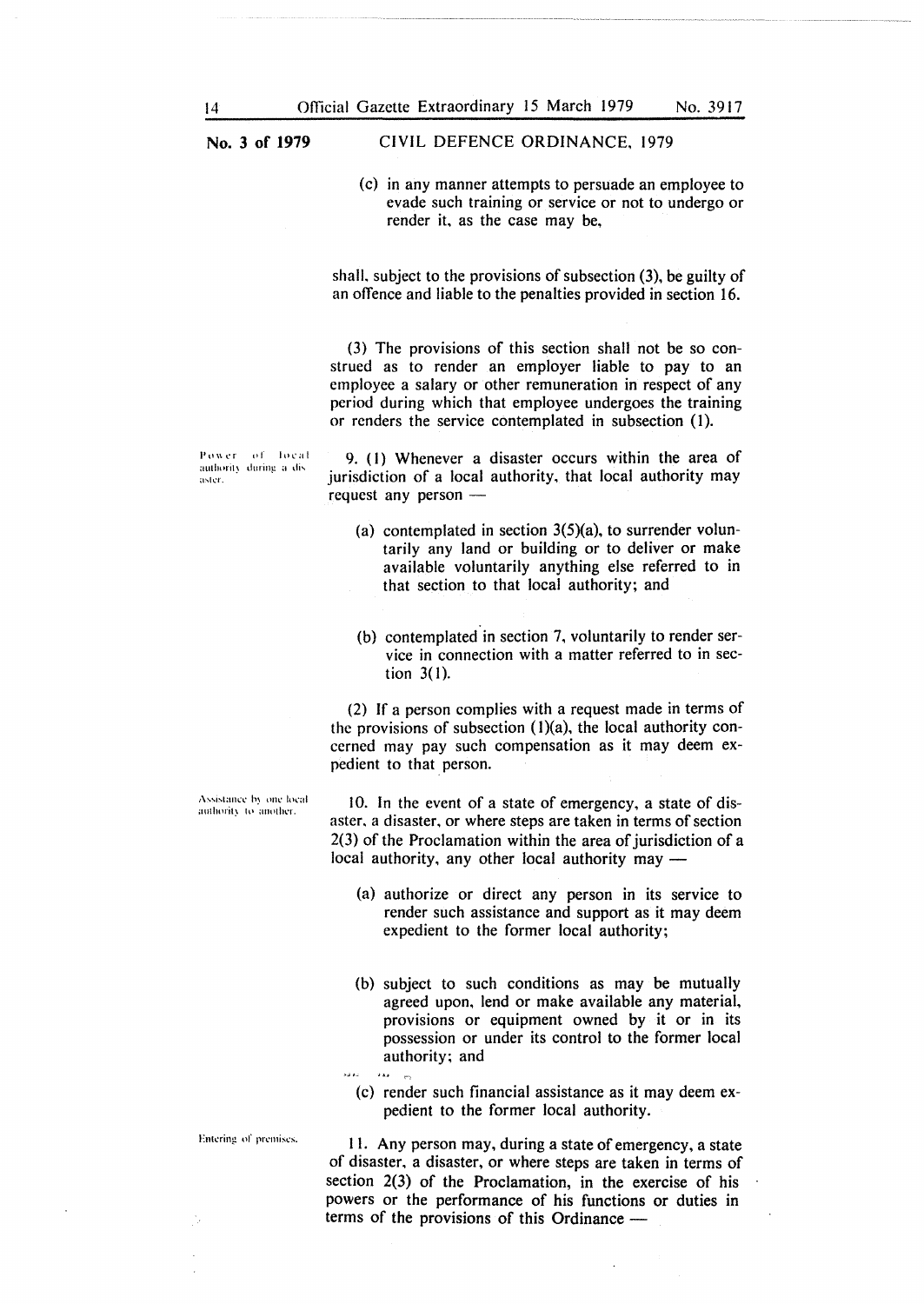#### **No. 3 van 1979**

(c) op enige wyse poog om 'n werknemer te oorreed om sodanige opleiding of diens te ontwyk of om dit nie te ondergaan of te verrig nie, na gelang van die geval,

is, behoudens die bepalings van subartikel (3) aan 'n misdryf skuldig en strafbaar met die strawwe in artikel 16 bepaal.

(3) Die bepalings van hierdie artikel word nie uitgele as sou dit 'n werkgewer verplig om aan 'n werknemer 'n salaris of ander besoldiging te betaal ten opsigte van enige tydperk waartydens daardie werknemer die opleiding of diens in subartikel (1) beoog, ondergaan of verrig nie.

9. (l) Wanneer 'n ramp binne die regsgebied van 'n plaaslike bestuur plaasvind, kan daardie plaaslike bestuur enige persoon -

- (a) in artikel 3(5)(a) beoog, versoek om vrywilliglik enige grond of gebou af te staan of om vrywilliglik enigiets anders in daardie artikel genoem, te lewer of beskikbaar te stel aan daardie plaaslike bestuur; en
- (b) in artikel 7 beoog, versoek om vrywilliglik diens in verband met 'n aangeleentheid in artikel 3(1) genoem, te verrig.

(2) Indien 'n persoon aan 'n versoek gedoen ingevolge die bepalings van subartikel (l)(a) voldoen, kan die betrokke plaaslike bestuur aan daardie persoon die vergoeding betaal wat hy dienstig ag.

10. In geval van 'n noodtoestand, 'n ramptoestand, 'n ramp of waar stappe ingevolge artikel 2(3) van die Proklamasie gedoen word binne die regsgebied van 'n plaaslike bestuur, kan enige ander plaaslike bestuur -

- (a) enige persoon in sy diens magtig of gelas om die hulp en bystand wat sodanige ander plaaslike bestuur dienstig ag aan eersgenoemde plaaslike bestuur te verleen;
- (b) behoudens die voorwaardes waarop onderling ooreengekom word, enige materiaal, voorraad of uitrusting wat sy eiendom of in sy besit of onder sy beheer is, aan eersgenoemde plaaslike bestuur leen of beskikbaar stel; en
- (c) die geldelike hulp wat hy dienstig ag aan eersgenoemde plaaslike bestuur verleen.

11. Enige persoon kan, tydens 'n noodtoestand, 'n ramp- Betreding van persele. toestand, 'n ramp of waar stappe ingevolge artikel 2(3) van die Proklamasie gedoen word, in die uitoefening van sy bevoegdheid of die verrigting van sy werksaamhede of pligte ingevolge die bepalings van hierdie Ordonnansie -

Bcvocgdhcid rnn plaas like bestuur tydens in **ramp.** 

Bystand deur cen plaas **like hcstuur aan antler.**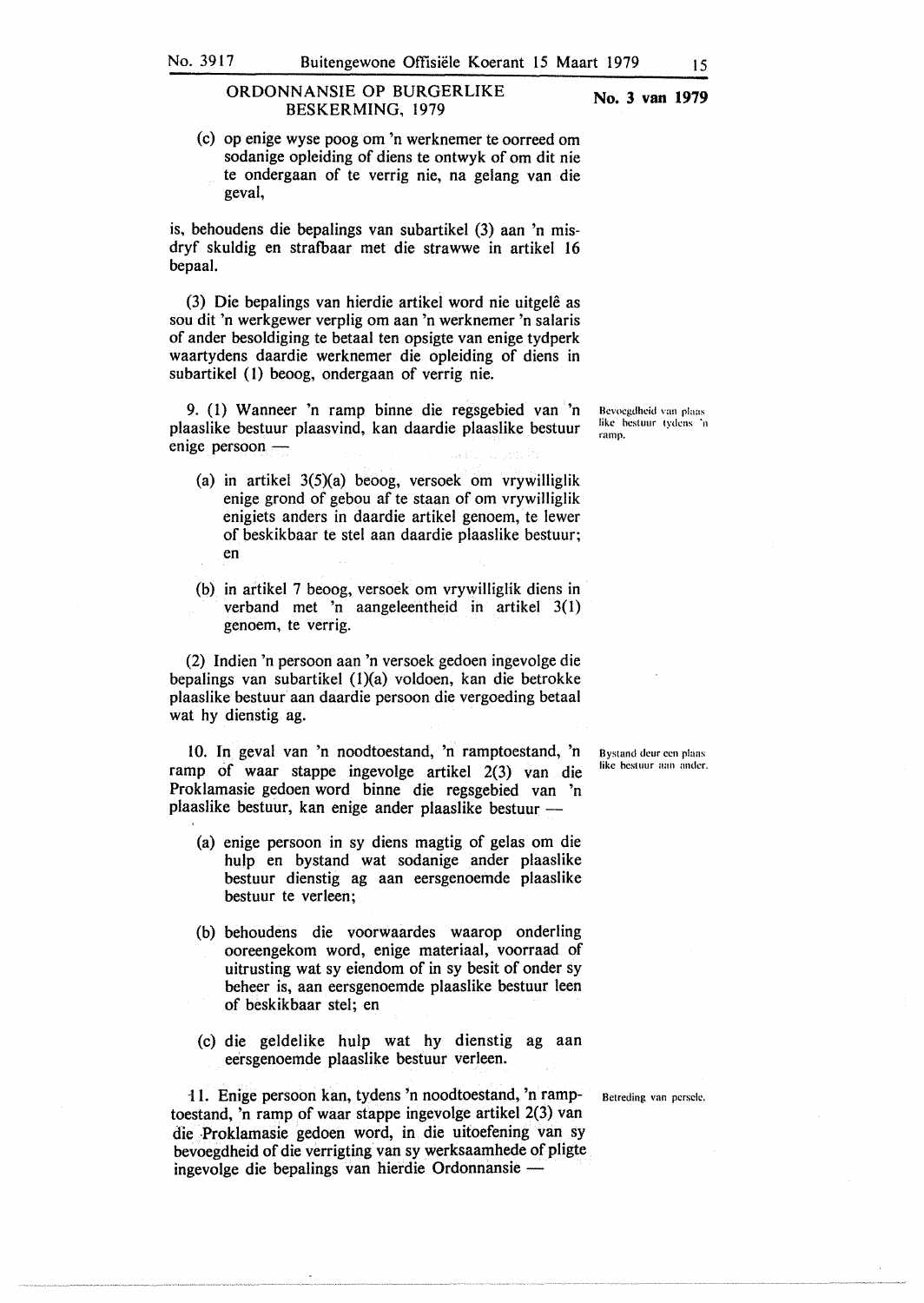### CIVIL DEFENCE ORDINANCE, 1979

(c) enter, or break into and enter any premises; or

(b) damage, destroy, pull down or remove any property.

if he believes on reasonable grounds that such action is necessary for -

- (i) the preservation of the lives of persons or animals;
- (ii) the prevention of injury to persons or animals;
- (iii) the removal of injured persons or animals;
- (iv) the protection of property; or
- (v) the combating of such state of emergency, state of disaster, disaster, or circumstances contemplated in section 2(3) of the Proclamation.

Circumstances under which searching and seizure may take place.

Indemnity against loss or damage

Financial assistance for carrying out provisions of Ordinance.

Power of Executive Committee 01 local authority. in case of default, to cause an act to he performed.

12. Any person who is employed at a place in respect of which the Executive Committee has, in terms of the provisions of this Ordinance, directed or prescribed the steps to be taken for the protection thereof, may search any other person who, without the authority prescribed by the Executive Committee, enters or attempts to enter such place and may seize anything which is in the possession of that other person.

13. (1) The Executive Committee, a local authority or a person in the service of the Administration or a local authority. or a person contemplated in section 7 or 11, shall not be liable for any loss or damage as a result of bodily injury, loss of life or loss of or damage to property, which is caused by or arises out of or in connection with anything which is done or performed *bona.fide* in the exercise or performance of a power, function or duty conferred or imposed in terms of the provisions of this Ordinance.

(2) The provisions of subsection (1) shall apply *mutatis mutandis* in respect of any person who acts in terms of a direction contemplated in section 3(3).

14. The Executive Committee may render to a local authority or other person who performs or has performed  $-11y$  act in terms of the provisions of this Ordinance, such financial assistance with regard to that act as the Executive Committee may, after consultation with the local authority or person concerned, determine.

15. If any person who has been directed in terms of the provisions of this Ordinance to perform any act, refuses or fails. after written notice from the Executive Committee or local authority. to perform such act within a period stated in the written notice, the Executive Committee or local authority may cause such act to be performed and recover the costs thereof from such person.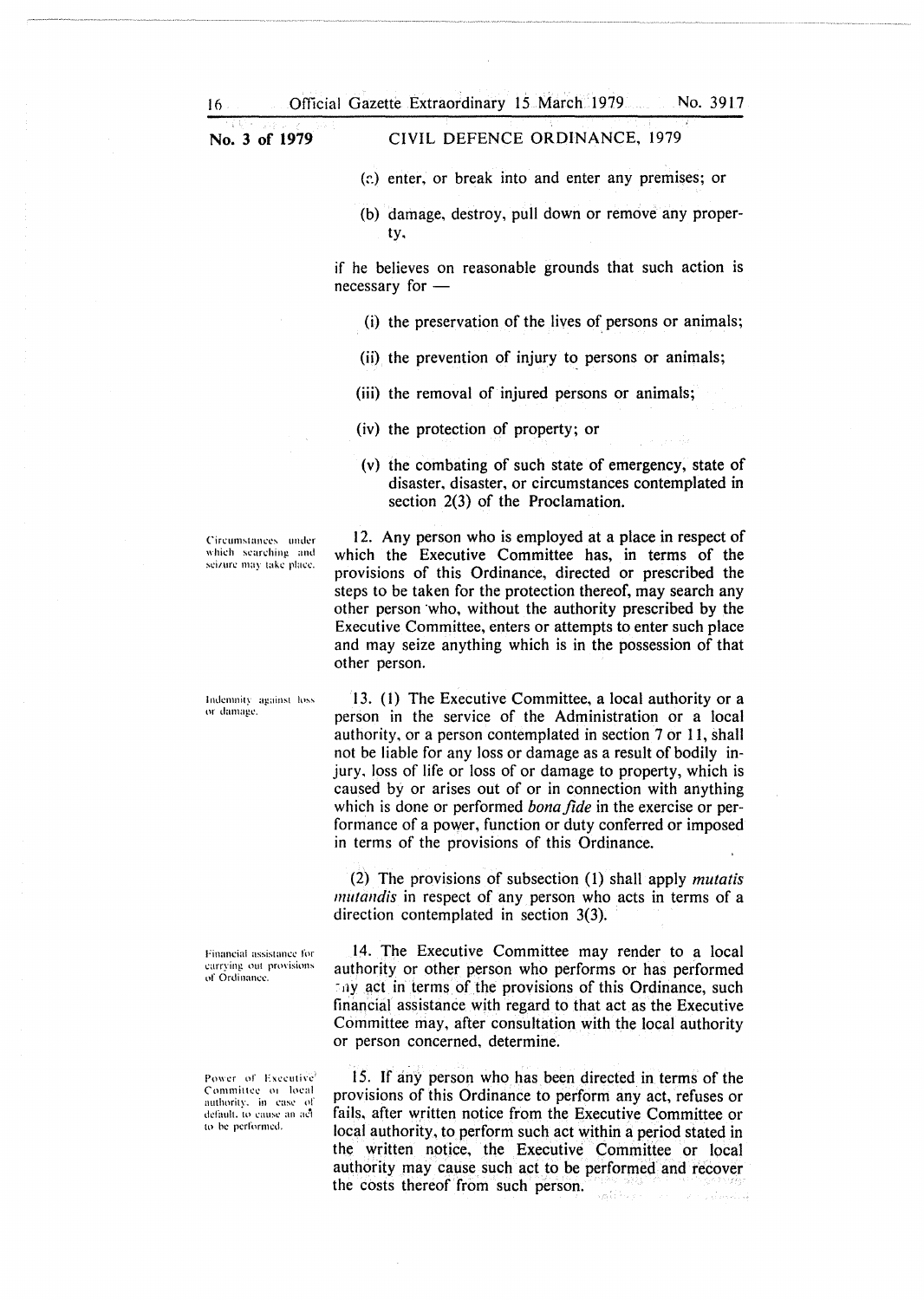#### ORDONNANSIE OP BURGERLIKE BESKERMING. 1979 **No. 3 van 1979**

(a) enige perseel betree. of oopbreek en betree; of

(b) enige goed beskadig, vernietig, sloop of verwyder.

indien hy op redelike gronde glo dat sodanige optrede nodig is  $vir$  -

- (i) die red van lewens van persone of diere;
- (ii) die voorkoming van besering van persone of diere;
- (iii) die verwydering van beseerde persone of diere;
- (iv) die beskerming van goed; of
- (v) die bekamping van sodanige noodtoestand, ramptoestand, ramp of die omstandighede in artikel 2(3) van die Proklamasie beoog.

12. Enige persoon wat in diens is by enige plek ten opsigte waarvan die Uitvoerende Komitee ingevolge die bepalings van hierdie Ordonnansie die stappe wat gedoen moet word vir die beskerming daarvan gelas of voorgeskryf het, kan enige ander persoon wat sonder die magtiging deur die Uitvoerende Komitee voorgeskryf, sodanige plek betree of probeer betree, visenteer en kan beslag lê op enigiets wat in daardie ander persoon se besit is.

13. (l) Die Uitvoerende Komitee, 'n plaaslike bestuur of enige persoon in diens van die Administrasie of 'n plaaslike bestuur, of 'n persoon in artikel 7 of 11 beoog, is nie aanspreeklik nie vir enige verlies of skade as gevolg van liggaamlike besering, lewensverlies of verlies van of skade aan goed wat veroorsaak word deur of ontstaan uit of in verband met enigiets wat *bona.fide* gedoen of verrig word in die uitoefening of verrigting van enige bevoegdheid. werksaamheid of plig ingevolge die bepalings van hierdie Ordonnansie verleen of opgelê.

(2) Die bepalings van subartikel (I) is *mutatis mutandis*  van toepassing ten opsigte van enige persoon wat ingevolge 'n lasgewing in artikel 3(3) beoog, optree.

14. Die Uitvoerende Komitee kan aan 'n plaaslike bestuur of ander persoon wat enige handeling ingevolge die bepalings van hierdie Ordonnansie verrig of verrig het, die geldelike bystand ten opsigte van daardie handeling verleen wat die Uitvoerende Komitee, na oorlegpleging met die betrokke. plaaslike bestuur of persoon, bepaal.

15. lndien enige persoon wat ingevolge die bepalings van hierdie Ordonnansie gelas is om enige handeling te verrig, na skriftelike kennisgewing deur die Uitvoerende Komitee of plaaslike bestuur, weier of versuim om sodanige handeling binne 'n tydperk in die skriftelike kennisgewing vermeld, te verrig, kan die Uitvoerende Komitee of plaaslike bestuur sodanige handeling laat verrig en die koste daarvan van daardie persoon verhaal.

Omstandighede waarin visentering en beslag legging. kan plaasvind.

Vrywaring teen verlies of skade.

Geldelike bystand ter uitvoering van bepa lings van Ordonnansie

Bevoegdheid van Uitvoerende Komitee of plaaslike bestuur om in geval van versuim 'n handeling te laat verrig.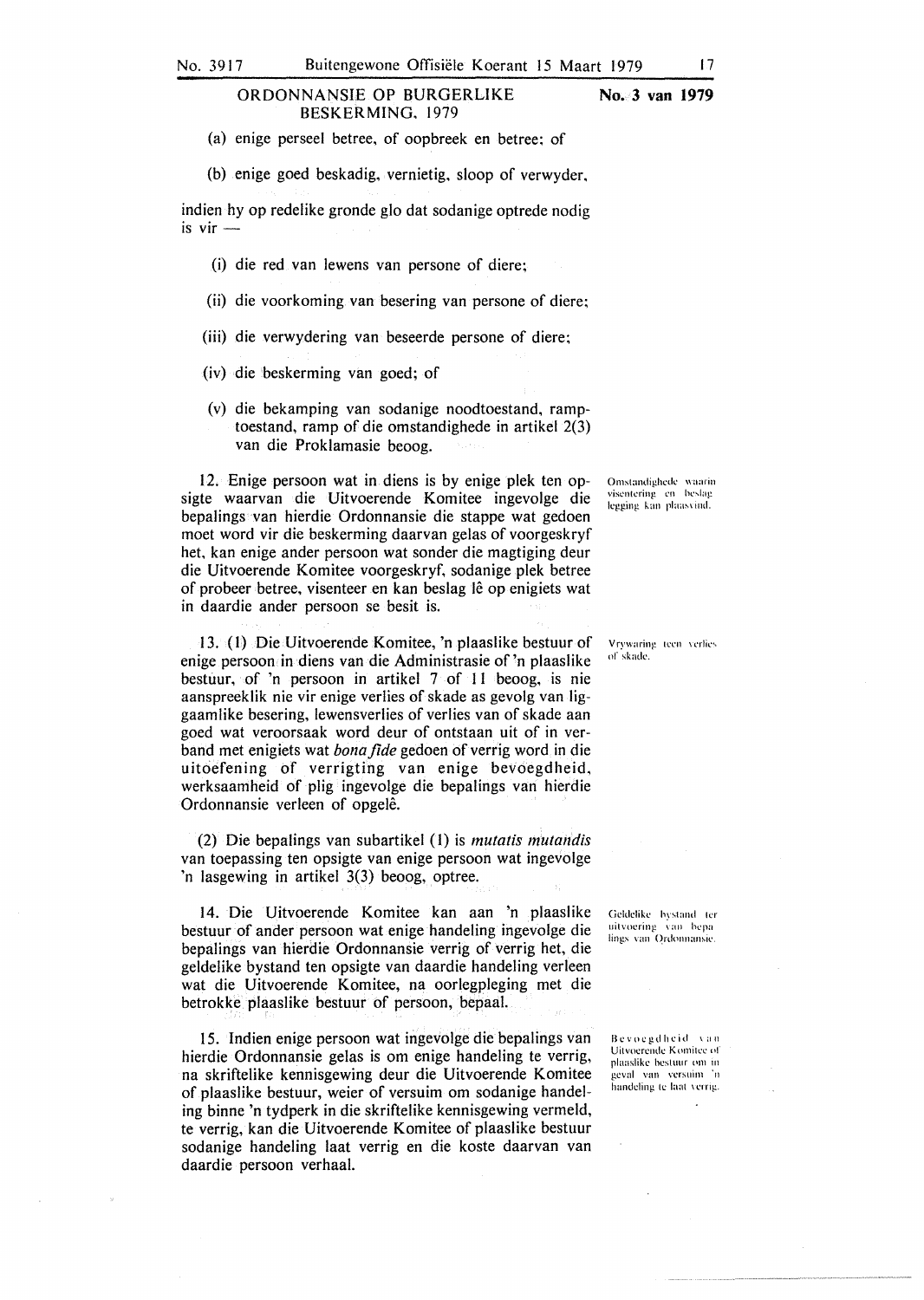#### **No. 3 of 1979**  CIVIL DEFENCE ORDINANCE, 1979

())))) (Offences, and penalties.

16. Any person who - and the state and the

- $\mathbb{R}$  (a) hinders; obstructs or resists any other person in the exercise or performance of that other person's powers, functions or duties in terms of the provisions of this Ordinance;
	- (b) by words, conduct or action, falsely represents himself to be a person employed in terms of the provisions of this Ordinance; Conservation in the
	- (c) without reasonable cause, in respect of which the onus of proof shall be on him, fails to comply with a direction given in terms of section  $3(2)$ ,  $(3)$  or  $(5)(a)$ ; or
	- (d) contravenes or fails to comply with any provision of this Ordinance,

shall be guilty of an offence and liable on conviction to a fine not exceeding five hundred rand or to imprisonment for a period not exceeding six months; or to both such fine and such imprisonment.

17. (1) Subject to the provisions of section  $3(1)$  of the Proclamation, the Executive Committee may make regulations not inconsistent with the provisions of this Ordinance, in respect of any matter which is in terms of this Ordinance required or permitted to be prescribed, and generally relating to any matter which it deems necessary or expedient to prescribe in order that the purposes of this Ordinance may be achieved.

(2) Any regulation made in terms of subsection (1) may provide penalties for the contravention thereof: Provided that no such penalty shall exceed the penalties contemplated in section 16.

18. The provisions of this Ordinance shall not apply to or in respect of  $$ ya.

(a) any person entitled to diplomatic immunity; or

(b) the property, including property which is leased, of any such person, or of the government of any such person.

19. This Ordinance shall be called the Civil Defence Ordinance, 1979, and shall be deemed to have come into ope-

ration on I September 1978. น เข้าสังคมเพื่อสังคม คือ เข้ามาการเรียนการเรียนการเรียนการเรียนการเรียนการเรียนการเรียนการเข้ามีการเรียนการเร<br>เรียนการเรียนการเรียนการเรียนการเรียนการเรียนการเรียนการเรียนการเรียนการเรียนการเรียนการเรียนการเรียนการเรียนก in (1976)<br>1971 - Carl II, mars de Bassar (1976), contrato<br>1971 - An Diones Hertauf, fiziki americano persoa for advertising processing All Controller

Ordinance not applie able to or in respect of certain persons or property.

Regulations

Short title and date of commencement.